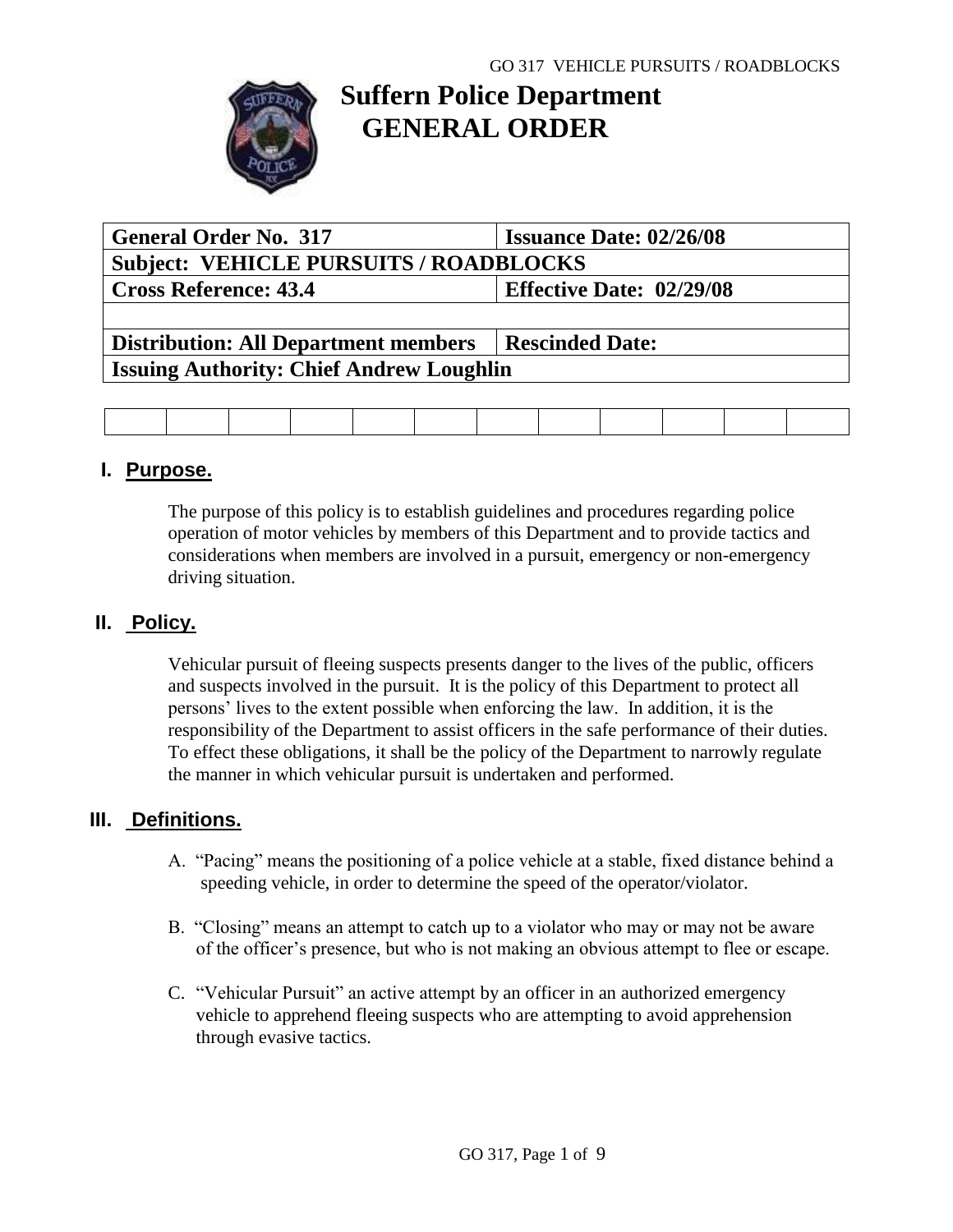- D. "Emergency" as a method of motor vehicle operation, means an immediate response, usually utilizing emergency warning lights and siren. Emergency responses are necessitated by events that, if allowed to continue unchecked, will likely result in death, injury, or serious property damage. An emergency response may also be appropriate during, or following, the commission of a serious felony.
- E. "Non-emergency" as a method of motor vehicle operation means **routine** driving. Non-emergency operation is that which is generally used while on routine patrol, or when responding to calls for service of a non-emergency nature.
- F. "Intentional Collision" as a pursuit tactic means intentionally causing contact between a police vehicle and a fleeing vehicle in an attempt to cause the fleeing vehicle's operator to stop.
- G. "Roadblock" as a pursuit tactic means the establishment of a barrier across a part of, or all of the traveled portion of a roadway. This barrier may be moving (as in the case of vehicles placed in front of a fleeing vehicle), or stationary. Roadblocks are frequently established using police vehicles as blocking devices.
- H. "Termination" as a technique of police pursuit management means the discontinuance of active pursuit by both primary and back-up police pursuit vehicles.
- I. "Police Vehicle: means a vehicle used for police operations. Sometimes referred to as a 'patrol vehicle" or "patrol unit", there are two types:
	- 1. Marked A conspicuously marked **[POLICE]** emergency vehicle that is equipped with both audible and visual emergency warning devices as required by the Vehicle and Traffic Law for the purpose of being exempted from certain traffic regulations during emergencies or pursuits.
		- a. Audible Signal A bell, siren, air-horn or other audible device which is installed in Department vehicles as directed and approved by the Chief of Police and which can reasonably be heard by other vehicle operators.
		- b. Visual Signal Flashing, oscillating, or rotating red lights visible to other motorists under normal atmospheric conditions. Red lights may be used in conjunction with different color lights as permitted by law and approved by the Chief of Police.
	- 2. Unmarked All other Department vehicles.
- J. "Last Resort" situations are those wherein certain immediate and drastic measures must be undertaken by an officer in order to protect human life. Force used in these situations may involve the use of techniques or weapons not covered by policy, however, they remain to be tested by "reasonable" and "necessary" use of force standards.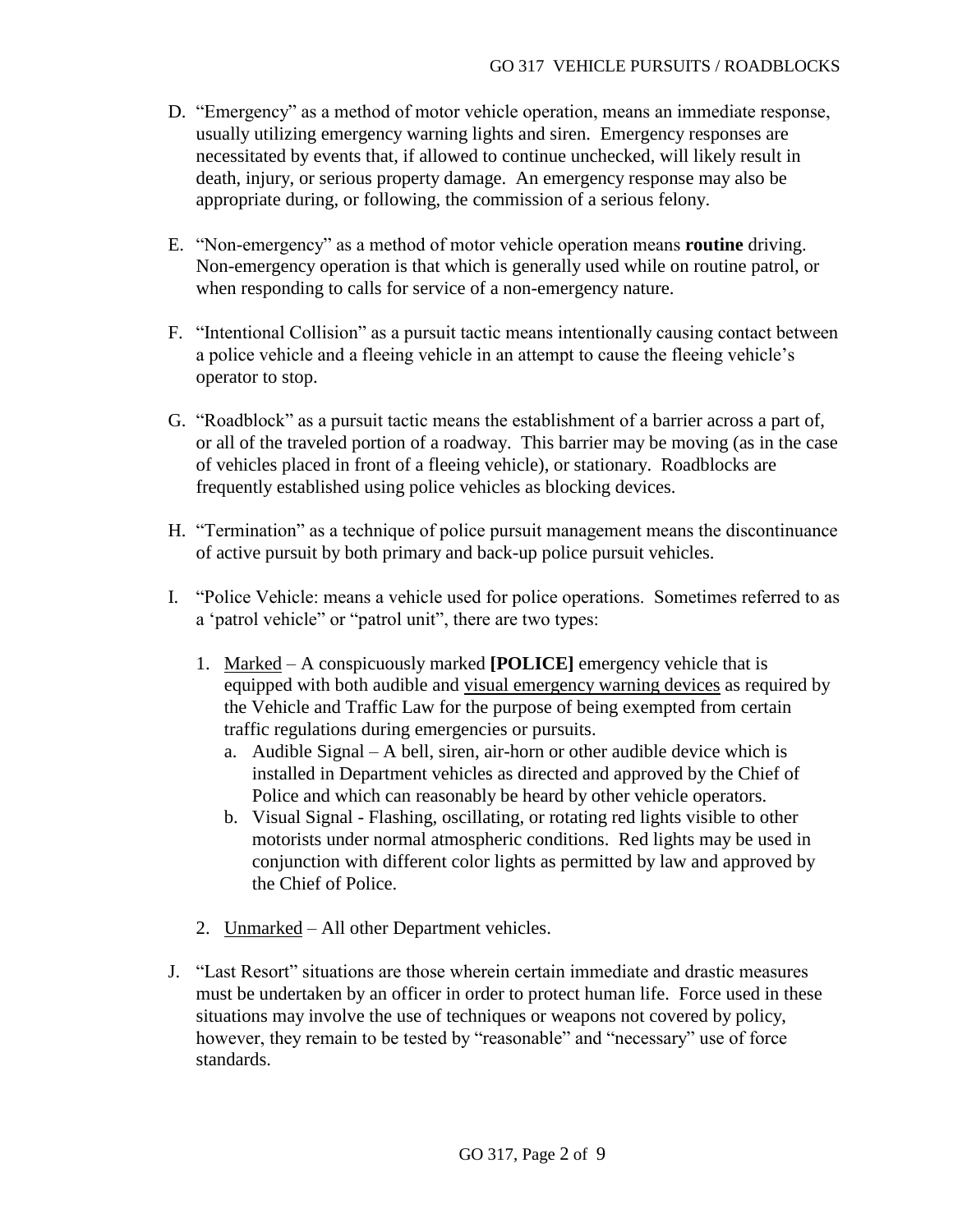#### **IV. Procedures.**

- A. Evaluation the Circumstances of a Pursuit.
	- 1. The decision to initiate pursuit must be based on the pursuing officer's conclusion that the immediate danger to the public created by the pursuit is less than the immediate or potential danger to the public should the suspect remains at large.
	- 2. Any law enforcement officer in an authorized emergency vehicle may initiate a vehicular pursuit when ALL of the following criteria are met:
		- a. The suspect exhibits the intention to avoid arrest by using a vehicle to flee apprehension for an alleged felony or misdemeanor that would normally require a full custody arrest;
		- b. The suspect operating the vehicle refuses to stop at the direction of the officer; and
		- c. The suspect, if allowed to flee, would present a danger to human life or cause serious injury.
	- 3. The pursuing officer shall consider the following factors in determining whether to initiate pursuit:
		- a. The performance capabilities of the pursuit vehicle;
		- b. The condition of the road surface upon which the pursuit is being conducted;
		- c. The amount of vehicular and pedestrian traffic in the area;
		- d. Weather conditions;
		- e. Time of day (or night);
		- f. Location and the existence of known factors of considerations such as the presence of school zones, parks, construction sites, etc.,
		- g. If the violator is known and can be found/apprehended later.
- B. Initiating Officer's Responsibilities.
	- 1. The initiating officer shall immediately notify communications center personnel that a pursuit is underway. The officer shall provide communications with the following information:
		- a. Unit identification;
		- b. Reason for the pursuit (clearly articulated);
		- c. Route, direction of travel and areas being approached (to be reported as frequently as safety permits);
		- d. Description of the fleeing vehicle, and license plate number if known;
		- e. Number of occupants in the fleeing vehicle, and descriptions, where possible;
		- f. Weapons involved, if any;
		- g. Speed of pursuit;
		- h. Operation of pursued vehicle, e.g., reckless, slow, etc.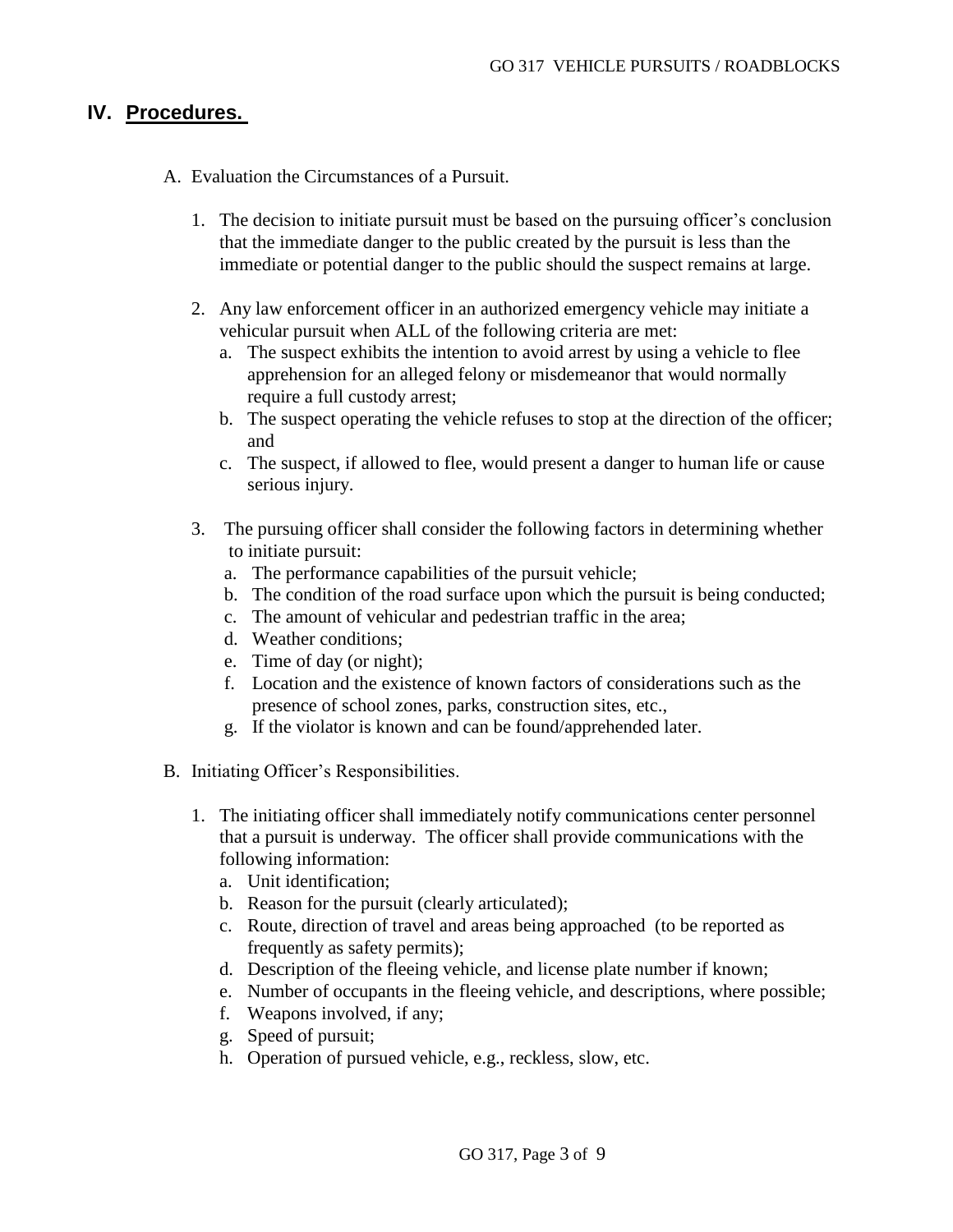- 2. Failure to provide this information to communications personnel may result in an immediate decision by a Supervisor or OIC who is monitoring the event to order its termination.
- 3. Members will refrain from non-essential radio transmissions during the pursuit. **a.** Supervisors may utilize a signal 100 (emergency-radio silence), if appropriate.
- C. Secondary Units
	- 1. The number of police units involved in the actual "tailing" pursuit should generally be limited to the primary unit and one back-up unit.
	- 2. The back-up unit will assume radio communications responsibility, allowing the primary pursuing unit to devote full attention to driving. The back-up unit will maintain a safe distance behind the primary pursuing unit that is reasonable and prudent under the existing conditions. Other than a supervisor, no other units will follow behind these two units.
	- 3. Other assisting units (s) will remain in the area of the pursuit. Other units in the vicinity and available to assist shall do so only after requesting authority from communications or a Supervisor.
		- a. Unless instructed otherwise by a supervisor, additional units authorized to assist shall remain in the area of the pursuit, and take parallel and alternate routes. They shall not join the pursuit unless directed to do so by a supervisor.
- D. Communications Center Responsibilities.
	- 1. Upon notification that a pursuit is in progress, communications personnel shall immediately advise a Supervisor or OIC of essential information regarding the pursuit.
	- 2. Communications personnel shall carry out the following activities and responsibilities during the pursuit.
		- a. Receive and record all incoming information on the pursuit and the pursued vehicle;
		- b. Control all radio communication and clear the radio channels of all nonemergency radio traffic;
		- c. Obtain local criminal information and vehicle checks of the suspects/plate numbers;
		- d. Coordinate and dispatch backup assistance under the direction of the field supervisor;
		- e. Notify neighboring jurisdictions, where practical, when pursuit may extend into their locality.
- E. Supervisor or OIC responsibilities During Vehicular Pursuit.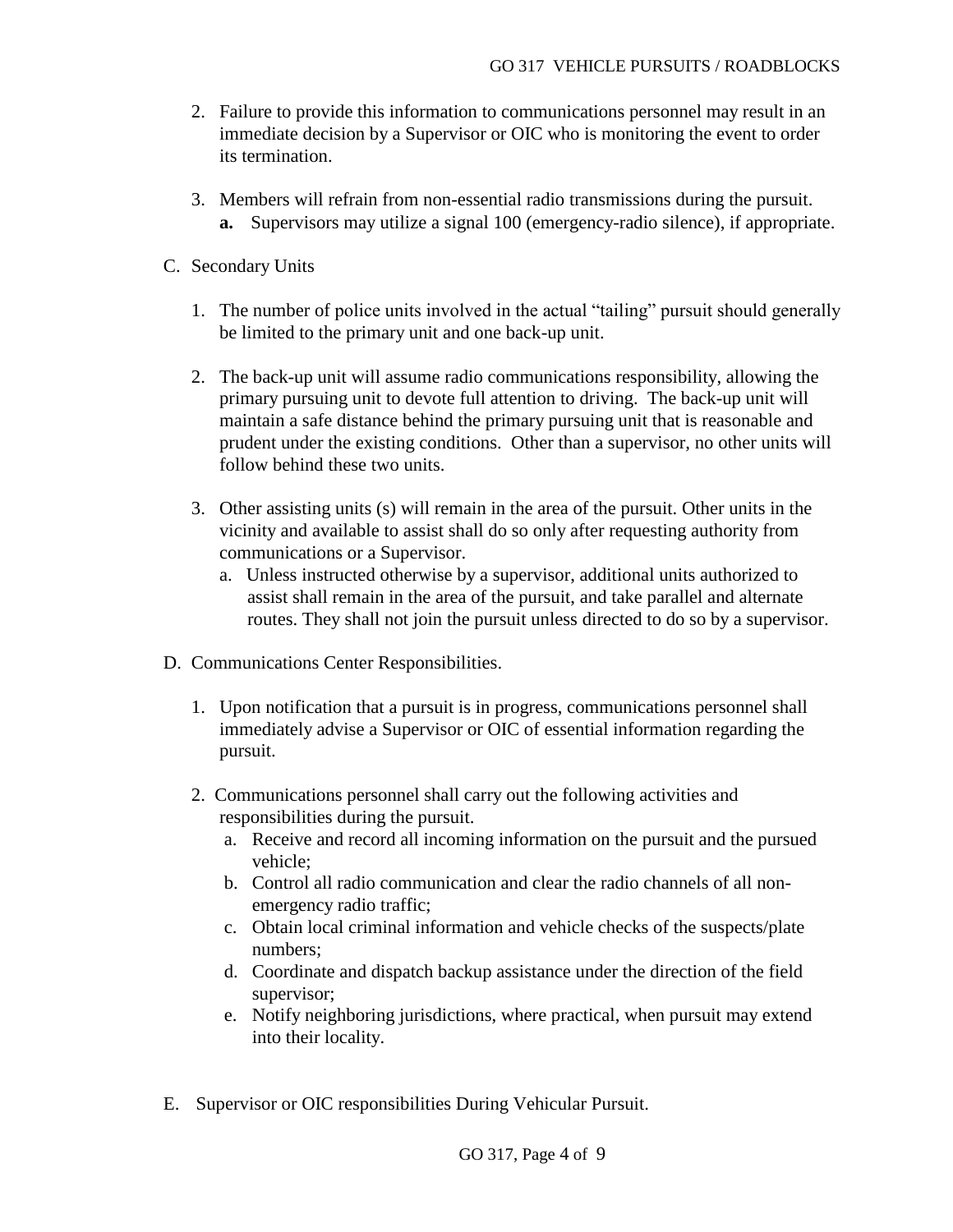- 1. Upon notification that a vehicular pursuit incident is in progress, the Supervisor or OIC shall assume responsibility for the monitoring and control of the pursuit as it progresses.
- 2. The Supervisor or OIC shall continuously review the incoming data to determine whether the pursuit should be continued or terminated.
- 3. In controlling the pursuit incident, the Supervisor or OIC shall be responsible for coordination of the pursuit as follows:
	- a. Directing pursuit vehicles into or out of the pursuit;
	- b. Re-designation of primary, support or other backup vehicle responsibilities;
	- c. Approval or disapproval, and coordination of pursuit tactics; and
	- d. Approval or disapproval to leave jurisdiction or continue pursuit.
- 4. The Supervisor or OIC may approve and assign additional backup units to assist the primary and backup pursuit vehicles based on an analysis of:
	- a. The nature of the offense for which pursuit was initiated;
	- b. The number of suspects and any known propensity for violence;
	- c. The number of officers in the pursuit vehicles;
	- d. Any damage or injuries to the assigned primary and backup vehicle or officers;
	- e. The number of officers necessary to make an arrest at the conclusion of the pursuit; and
	- f. Any clear and sensible facts that would warrant the increased hazards caused by numerous pursuit vehicles.
- F. Traffic Regulations During Pursuit.
	- 1. Pursuing vehicle(s) shall activate emergency lights and siren in a continuous mode.
		- a. Officers engaged in pursuit shall at all times drive in a manner exercising reasonable care for the safety of themselves and all other persons and property within the pursuit area. Right of way is not to be assumed or anticipated.
	- 2. N.Y.S. Vehicle and Traffic Law exempts authorized emergency vehicles involved in emergency operations from certain restrictions of the Vehicle and Traffic Law.
		- a. This exemption does not relieve the driver of an authorized emergency vehicle from the duty to drive with due regard for the safety of all persons, nor does it protect the driver from the consequences of his/her reckless disregard for the safety of others.
		- b. Pursuing vehicles are exempted from certain traffic regulations only when necessary and justified and only when safe to do so.
- G. Termination of Pursuit.
	- 1. A decision to terminate pursuit may be the most rational means of preserving the lives and property of both the public, and the officers and suspects engaged in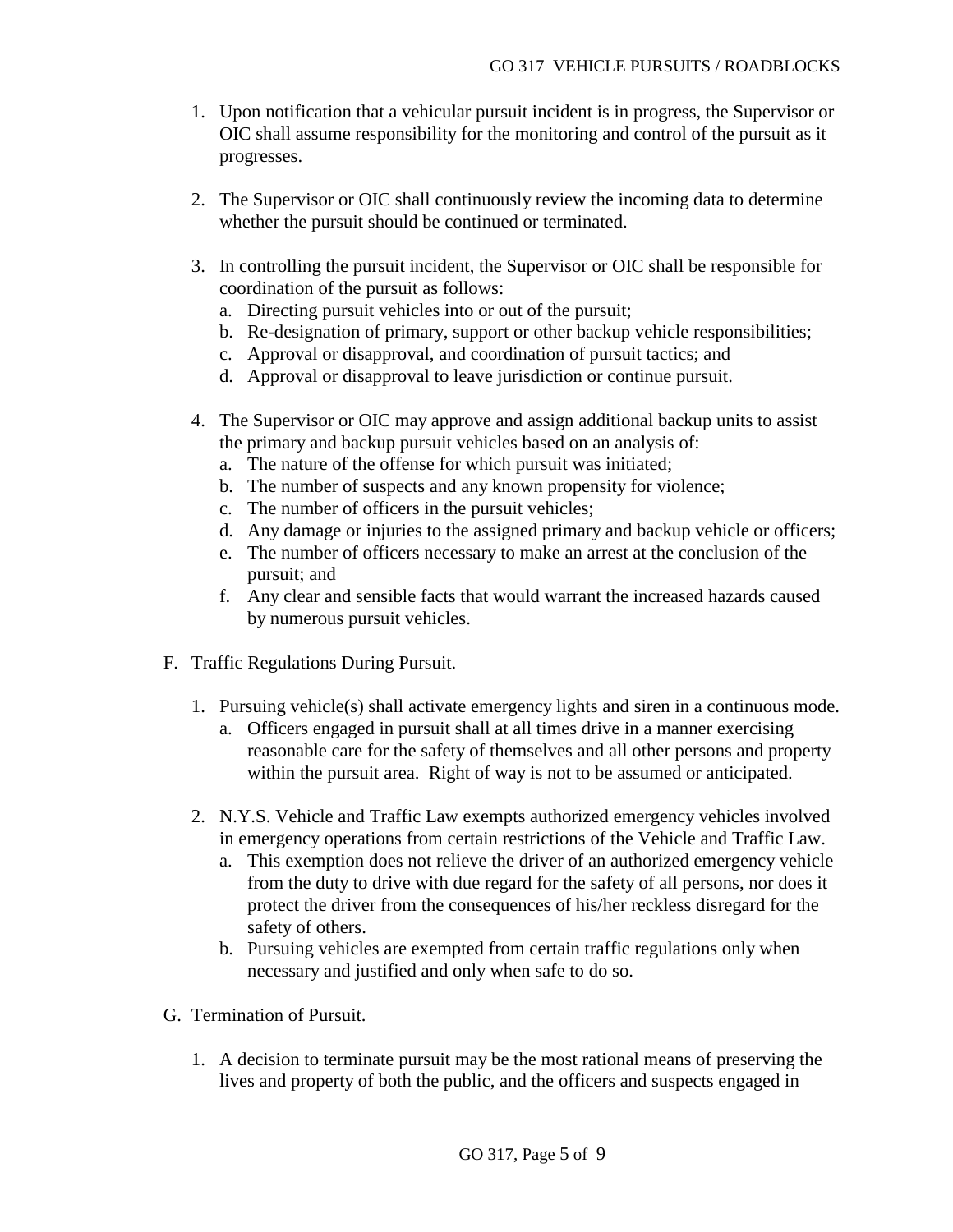- 2. pursuit. Pursuit may be terminated by the pursuing officer, the Supervisor, OIC, Lieutenant or Chief of Police.
- 3. Termination of pursuit shall be accomplished when any of the following conditions exist:
	- a. When circumstances develop which present extraordinary danger to the officer or the public (pursuing officer or supervisor discretion).
	- b. Under those circumstances wherein the offender can be identified and an arrest made at a later time without risk of creating an unreasonable danger to the public;
	- c. When so ordered by a supervisor;
	- d. When the pursued vehicle's location is no longer known by the pursuing officers; or
	- e. When radio contact is lost due to distance or equipment failure, unless extraordinary circumstances exist.
- H. Inter-and Intra jurisdictional Pursuits.
	- 1. If a pursuit is initiated by the Village of Suffern Police Department and extends beyond the Village limits, only the two "tailing" vehicles and the supervisor shall continue, unless the supervisor deems additional units necessary.
	- 2. Pursuing officers must notify communications when entering another jurisdiction and communications shall notify the authority of that jurisdiction providing all pertinent details.
	- **3.** Village of Suffern Police Officers may assist in pursuits initiated by other jurisdictions subject to the following provisions:
		- a. **When requested** by the agency involved in the pursuit **and**, the purpose for the pursuit is known and meets the guidelines as defined in section **IV**.
		- b. Suffern Officers shall not leave the Village limits in such cases except with specific authorization of a Supervisor or OIC.
		- c. If the purpose of the vehicle pursuit is not known or, if the justification for pursuit is questionable or does not meet the guidelines set forth in paragraph **IV** above, Suffern Officers may **assist** the pursuing agency in a manner that does not constitute vehicle pursuit as described in this Order. Such assistance is limited to:
			- (1) Observing and reporting.
			- (2) Following at a safe speed.
			- (3) Leapfrogging or maneuvering to positions ahead of the direction of pursuit to provide for traffic control and safety at intersections.
	- 4. Pursuit into another State shall be strictly governed by the rules of close pursuit as defined in the Criminal Procedural Law of the State of New York.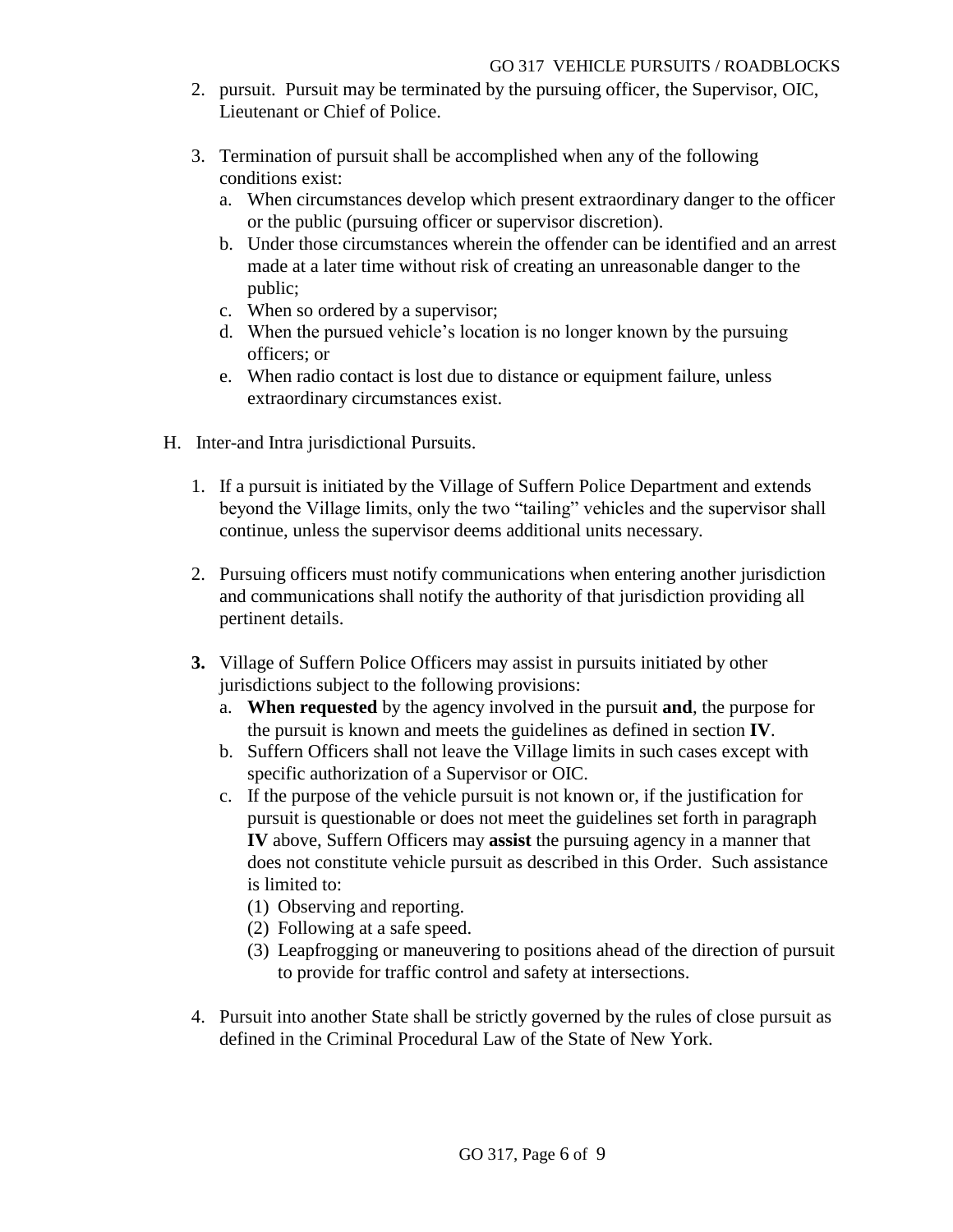#### I. Forcible Stopping

- 1. Officers may not intentionally use their vehicle to bump or ram the suspect's vehicle in order to force the vehicle to a stop unless there is a reasonable belief that doing so is necessary to protect the life of another person.
- 2. Boxing in (moving roadblocks) of vehicles being pursued may be utilized in an attempt to slow/stop a pursued vehicle. Supervisor may authorize additional units to assist ahead of the pursuit to try to slow down the pursued vehicle.
- 2. Departmental policy pertaining to use of deadly force shall be adhered to during the pursuit.
- 4. Highway roadblocks of any type shall be utilized only in accordance with these procedures, and in a manner which provides as much protection and safety of the officers and general public.
	- a. The blocking of any highway shall be specifically authorized by a Supervisor or OIC only in extreme cases where it is necessary to alleviate a greater risk to the officers and the public.
		- (1) The officer shall advise the Supervisor or OIC of:
			- (a) Traffic conditions;
			- (b) Weather;
			- (c) Type of blockade being used; and
			- (d) Any other pertinent facts.
		- (2) In making such decisions, the Supervisor or OIC shall adhere to departmental guidelines regarding the use of force and deadly physical force.
	- b. A safe sight distance will be allowed in both directions.
	- c. The location should be visible at a distance sufficient to enable an oncoming vehicle traveling at high speed-to stop safely.
	- d. If time allows, flares or other warning devices shall be placed at an approximate distance of 500 feet from the blockade in both directions.
	- e. Efforts shall be made to remove any civilian personnel from the area prior to the approach of the fleeing vehicle.
	- f. Officers shall remove themselves from the area of the barricade as the fleeing vehicle approaches, and assume a position that affords adequate safety. **(1)** No person shall be permitted to remain in any vehicle at the blockade.
	- g. **(GO 210- Use of Force)** Shooting at or from a moving vehicle shall be avoided except to defend an officer's or citizen's life or protect them from serious physical injury or when the escape of a felon will pose an imminent threat of death or serious physical injury to an officer or other person.
		- (1) Firearms shall not be used to attempt to stop a pursued vehicle if the requirements in **(GO 210)** are not met.
- 5. The complete blocking of any highway is authorized in **EXTREME** cases. Complete blockades **MUST** be authorized by a Supervisor or OIC and only in severe circumstances where it is necessary to alleviate a greater risk to the officers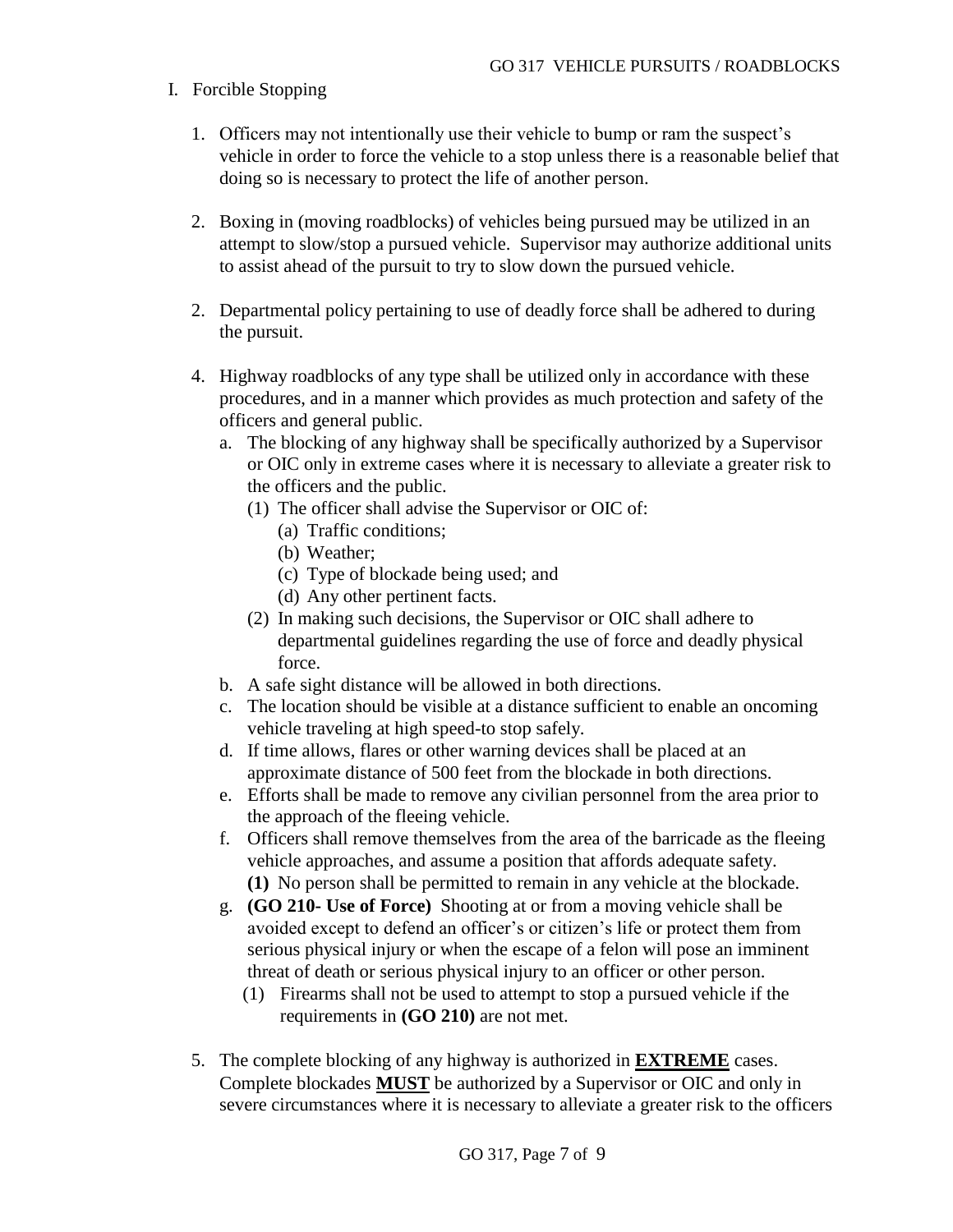and/or the public. In addition, all of the aforesaid provisions addressing roadblocks need to be considered before a supervisor authorizes a complete blockade of a highway.

- 6. Roadblocks shall be conducted in a manner that provides a suspect a reasonable opportunity to stop without physically impacting the roadblock or losing control of the vehicle.
- 7. Road spikes devices (STOP STICKS) shall be stored in marked patrol vehicles and may be used in conjunction with a stationary roadblock. If circumstances and time permit, prior approval from the supervisor or OIC shall be requested before deploying the road spikes to terminate a pursuit.
	- a. It is imperative that all officers involved are aware of the exact location of deployed road spikes, so they can slow in time to allow the officer who deployed the devise to remove them (immediately after the violator's vehicle crosses it). Measures if possible, should be taken to divert other traffic from the area to prevent unnecessary damage to other vehicles.
	- b. Road spikes devices **SHALL NOT** be used when the pursuit involves motorcycles, three-wheeled vehicles or all-terrain vehicles.
	- c. The violator's vehicle will be slowing rapidly and the pursuing officers should be prepared to take evasive action to avoid contact with violator's vehicle.

## **V. General Regulations**

- A. Unmarked police vehicles may not engage in vehicle pursuits except under the most critical and unusual circumstances where immediate apprehension is necessary to alleviate a danger to public safety.
- B. Pursuits related to traffic offenses.
	- 1. Officers shall not engage in high-speed pursuits of persons who have committed only traffic violations. It is permissible to follow such vehicle at prudent speeds until the violator stops or the following is otherwise curtailed by the officer a Supervisor or OIC..
- C. Reporting Requirements.
	- 1. Upon completion of a pursuit, the pursuing officer shall complete a numbered incident report, which shall include the following information:
		- a. The reason for the pursuit, offense involved and any extraordinary circumstances including charges filed;
		- b. The suspects name, address, and date of birth;
		- c. The speed(s) and duration of the pursuit, and the number of Suffern and outside agency vehicles involved;
		- d. Description of any injuries or accidents occurring during or as a result of the pursuit; and